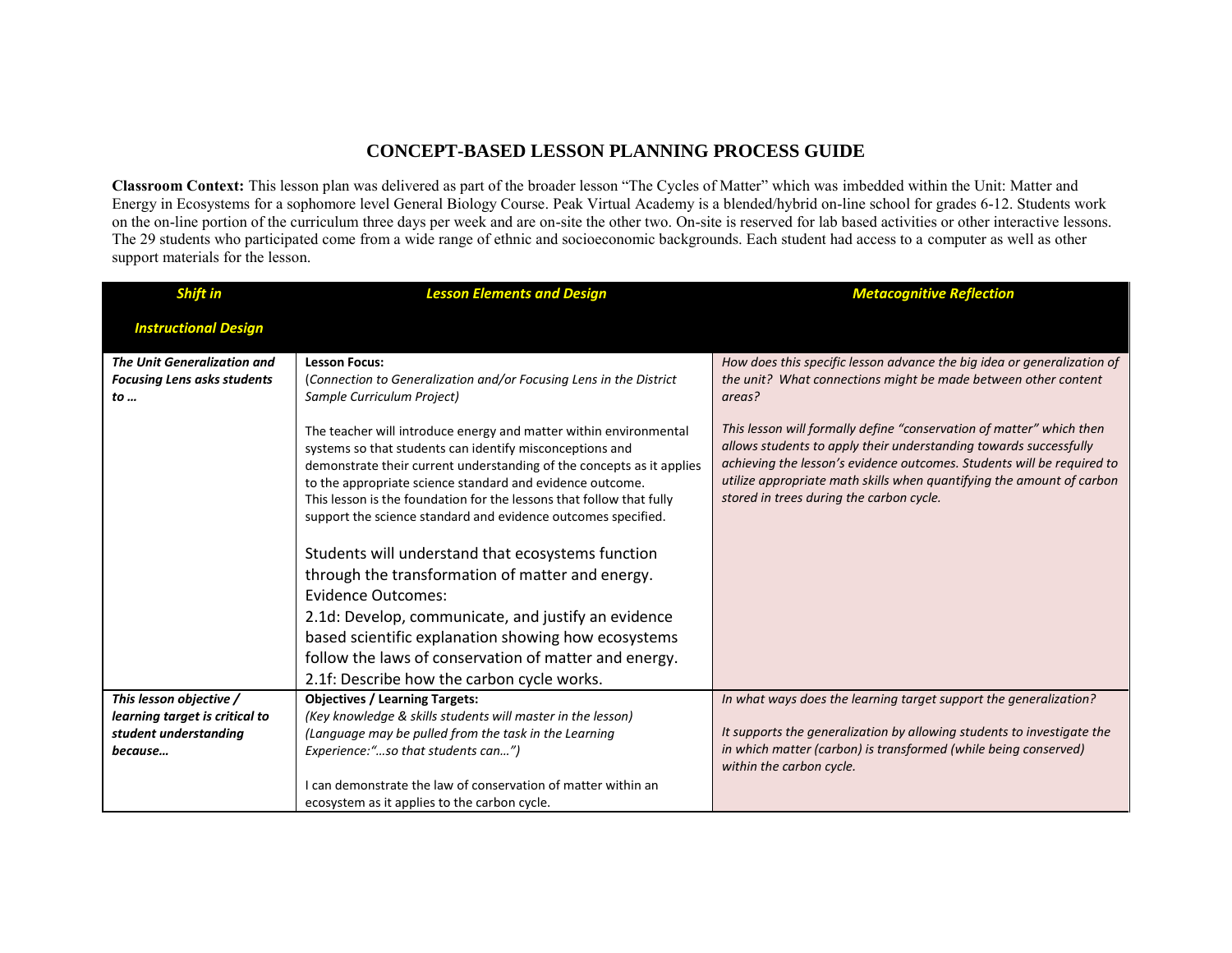|                                            | I can calculate how much carbon dioxide captured from the<br>atmosphere is trapped in a tree via photosynthesis. (Extension<br>activity applied after this lesson)                                                                                                                                                                                                                                                                                                                                                                                                                                                                                                                                                                                                                                                                                                                                                                                  |                                                                                                                                                                                                                                                                                                                                                                                                                                                                                                                                                                                                                                                                                                                                                                                                                                                                                                                                                                                                                                     |
|--------------------------------------------|-----------------------------------------------------------------------------------------------------------------------------------------------------------------------------------------------------------------------------------------------------------------------------------------------------------------------------------------------------------------------------------------------------------------------------------------------------------------------------------------------------------------------------------------------------------------------------------------------------------------------------------------------------------------------------------------------------------------------------------------------------------------------------------------------------------------------------------------------------------------------------------------------------------------------------------------------------|-------------------------------------------------------------------------------------------------------------------------------------------------------------------------------------------------------------------------------------------------------------------------------------------------------------------------------------------------------------------------------------------------------------------------------------------------------------------------------------------------------------------------------------------------------------------------------------------------------------------------------------------------------------------------------------------------------------------------------------------------------------------------------------------------------------------------------------------------------------------------------------------------------------------------------------------------------------------------------------------------------------------------------------|
| <b>Instructional strategies</b>            | Instructional Strategy Menu (not exhaustive):<br>Student-generated questions<br>Teacher-provided inquiry questions (Independent work,<br>٠<br>collaborative group)<br>Teacher modeling<br>$\bullet$<br>Close reading protocol<br>٠<br>Hands-on/experiential (including computer simulations in<br>follow up lessons)<br><b>Direct instruction</b><br>Collaborative groups - Whip Around, Jigsaw                                                                                                                                                                                                                                                                                                                                                                                                                                                                                                                                                     | Which instructional strategies will foster learning the lesson's skills,<br>processes, or content?<br>All of the ones selected will foster these.                                                                                                                                                                                                                                                                                                                                                                                                                                                                                                                                                                                                                                                                                                                                                                                                                                                                                   |
| In the first 3-7 minutes of the<br>lesson, | Opening (hook / anticipatory set / lesson launch)<br>Instructional Strategy chosen: Teacher-provided inquiry questions<br>How do trees grow so big?<br>Why is this strategy impactful:<br>(In what ways does this strategy move the learner toward meeting<br>the learning target? How would this strategy ensure all students, with<br>differentiated needs, could feel successful?)<br>Activates background knowledge (vocab)<br>Helps teacher identify misconceptions<br><b>Scientific Practices:</b><br>Asking Inquiry Based Questions<br>How does this strategy support meeting the "just-right challenge,"<br>or "building relationships," or "creating relevancy," or "fostering<br>disciplinary literacy"?<br>This strategy allows me to identify prior knowledge and<br>misconceptions. The inquiry based question is something all<br>students can relate to and provides an understandable concept to<br>connect learning objectives to. | In what ways does the chosen strategy work toward a larger purpose<br>at the beginning of the lesson (e.g., engaging students, increasing<br>curiosity, stimulating student-generated questions, etc.)?<br>This will increase curiosity and engage students through questioning.<br>In what ways does the chosen strategy(ies) work toward a larger<br>purpose (e.g. increasing collaboration; interacting with complex texts;<br>situating students in real-life, relevant experiences; increasing student<br>agency; stimulating student discourse; etc.)?<br>It provides relevancy (why do I need to know this and why would it be<br>important?) to the ultimate goal which is to have students understand<br>and apply the concept of "Conservation of Matter within an<br>Ecosystem".<br>Students have to collaborate during group work, but also develop<br>their own reasoning and explanation using disciplinary literacy skills in<br>science. They develop disciplinary literacy by me stimulating student<br>discourse. |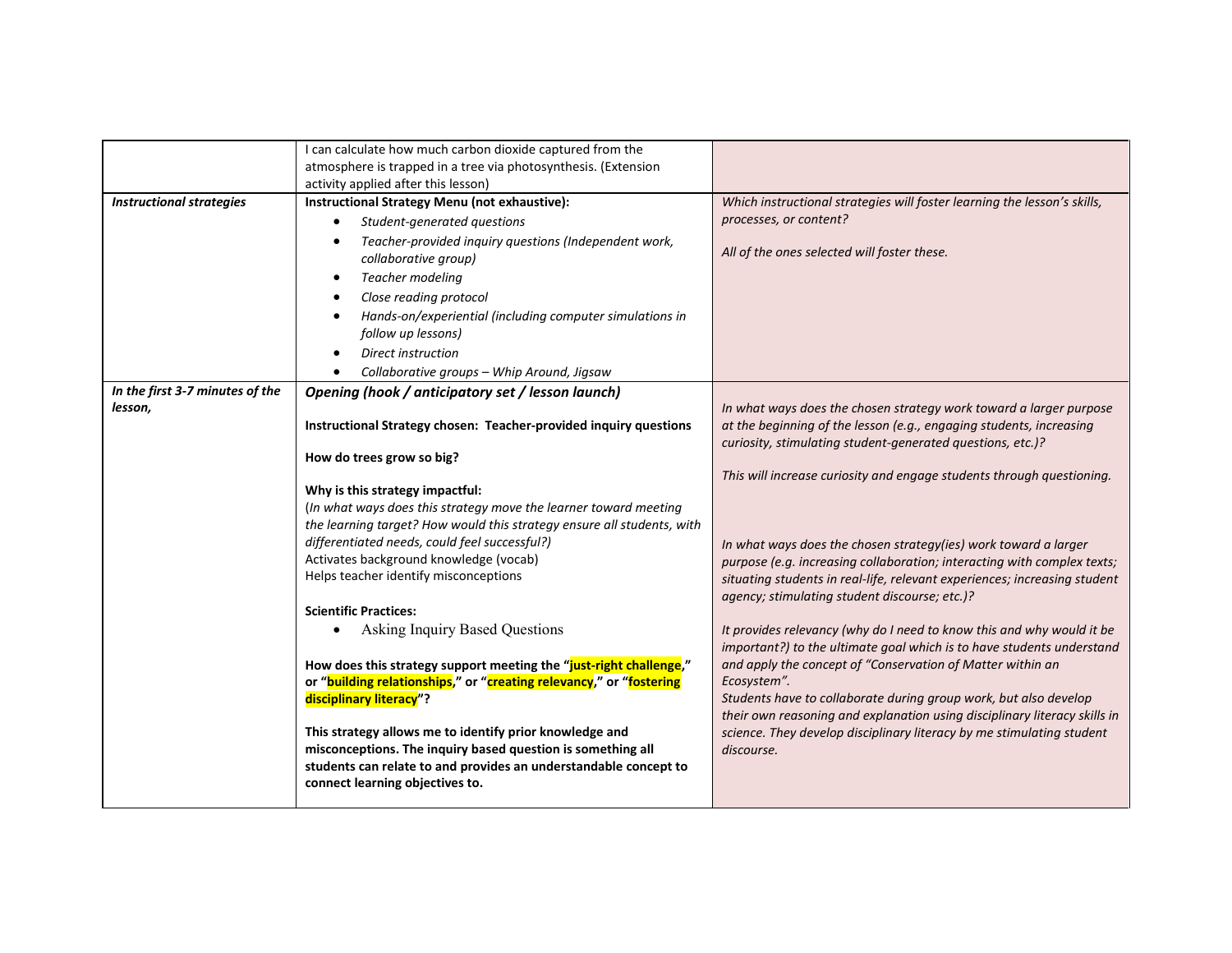| The Learning Experience will | <b>Learning Experience / Lesson</b>                                                                                                                                                                                                                                                                                                                                                                                                                                                                                                                                                                                                                                                                                                                                                                                                                                                                                                                                                                                                                                                                                                                                                                                                                                                                                                                                                         |                                                                                                                                                                                                                                                                                       |
|------------------------------|---------------------------------------------------------------------------------------------------------------------------------------------------------------------------------------------------------------------------------------------------------------------------------------------------------------------------------------------------------------------------------------------------------------------------------------------------------------------------------------------------------------------------------------------------------------------------------------------------------------------------------------------------------------------------------------------------------------------------------------------------------------------------------------------------------------------------------------------------------------------------------------------------------------------------------------------------------------------------------------------------------------------------------------------------------------------------------------------------------------------------------------------------------------------------------------------------------------------------------------------------------------------------------------------------------------------------------------------------------------------------------------------|---------------------------------------------------------------------------------------------------------------------------------------------------------------------------------------------------------------------------------------------------------------------------------------|
|                              | Instructional Strategy chosen: Student-generated questions,<br>Teacher-provided inquiry questions, Teacher modeling, Close reading<br>protocol, Hands-on/experiential - computer simulations, Direct<br>Instruction, Collaborative Groups utilizing "whip-around" and<br>"jigsaw"                                                                                                                                                                                                                                                                                                                                                                                                                                                                                                                                                                                                                                                                                                                                                                                                                                                                                                                                                                                                                                                                                                           | In what ways does the chosen strategy cement the learning?<br>Through engagement and personalization through questioning and<br>collaboration. In doing so it provides a clear purpose and obtainable<br>goal that students can connect content to.                                   |
|                              | <b>Scientific Practices:</b><br>1. Asking questions<br>2. Developing and using models<br>4. Analyzing and interpreting data<br>6. Constructing explanations (for science)<br>8. Obtaining, evaluating, and communicating information<br>Group Performance:<br>1. Access Prior Knowledge: How do trees get so big" -<br>cooperative group "whip-around"<br>Groups will access historical data and background<br>2.<br>knowledge to create a model that demonstrates the<br>Law of Conservation of Matter within an Ecosystem<br>Teacher-directed formal definition<br>3 <sub>1</sub><br>Cooperative group – "jigsaw", each group has a<br>4.<br>representative share their groups model with the other<br>groups.<br>5 <sub>1</sub><br>Exit Ticket (Revisit-Modify)<br>Follow-up Lessons: Each individual will work with computer<br>simulations of the carbon cycle and calculate the amount of<br>carbon "trapped" in the original tree.<br>Why is this strategy impactful:<br>(In what ways does this strategy move the learner toward meeting<br>the learning target? How would this strategy ensure all students, with<br>differentiated needs, can feel successful?)<br>The teacher facilitates the questioning, researching, and modeling.<br>Each group designs their own model based on prior knowledge. As<br>groups share models information is added (and potentially discarded) | What evidence will show that the strategies impacted student<br>learning? Were the strategies effective through the learning process?<br>This strategy focused on disciplinary literacy as well as<br>connecting together all the scientific practices used throughout<br>the lesson. |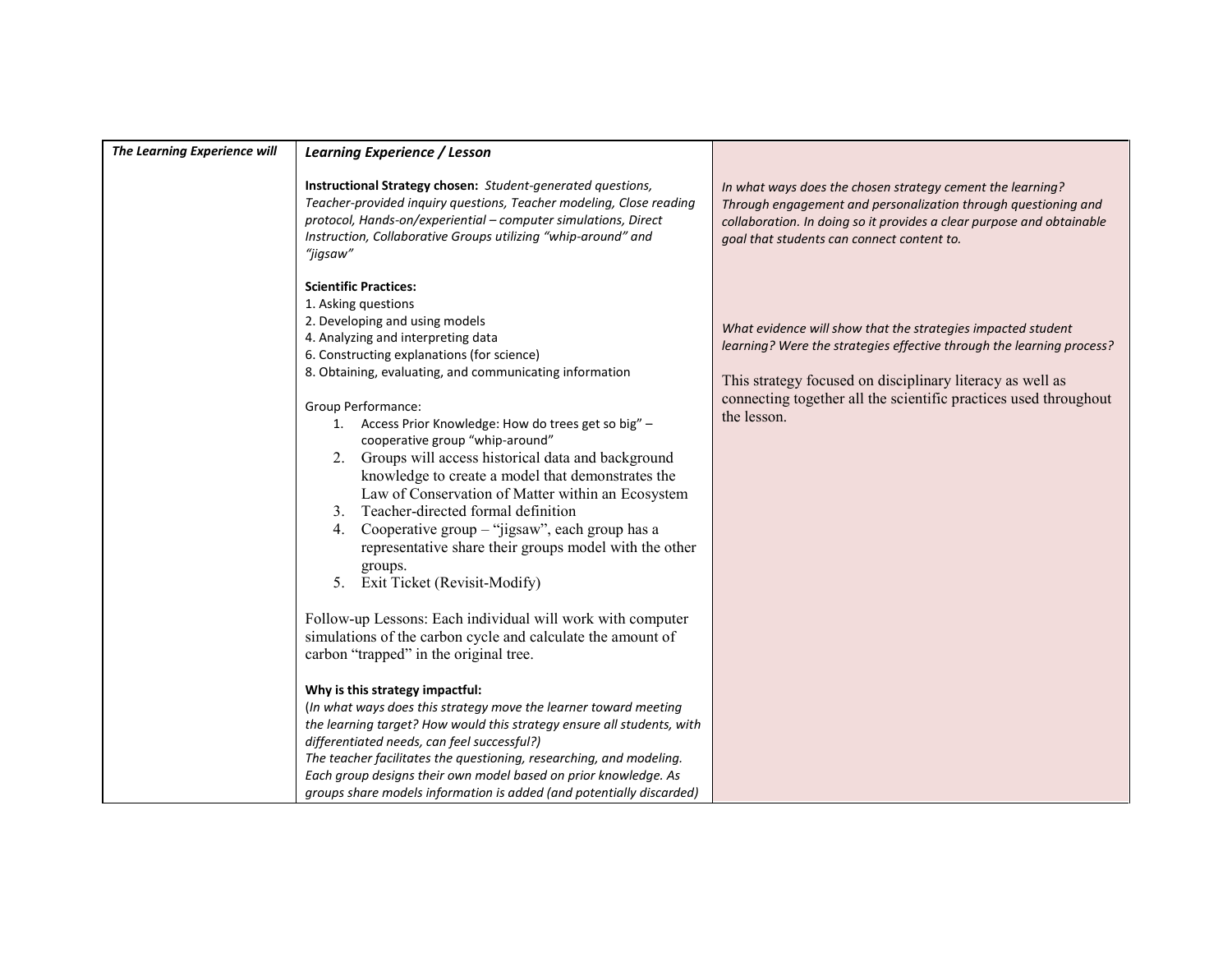|                                                  | as it relates to the phenomena of conservation of matter and nutrient<br>cycling.                                                       |  |
|--------------------------------------------------|-----------------------------------------------------------------------------------------------------------------------------------------|--|
|                                                  |                                                                                                                                         |  |
|                                                  | How does this strategy support meeting the "just-right challenge,"                                                                      |  |
|                                                  | or "building relationships," or "creating relevancy," or "fostering<br>disciplinary literacy"?                                          |  |
|                                                  |                                                                                                                                         |  |
|                                                  | Group discussions and modeling create a safer space to share ideas                                                                      |  |
|                                                  | if students know that they are building collective understanding.<br>This strategy pushes students to collaborate and ask questions and |  |
|                                                  | share ideas as they explore the phenomena. It also holds each                                                                           |  |
|                                                  | student responsible and accountable for their own learning.                                                                             |  |
|                                                  |                                                                                                                                         |  |
| The closing activity reinforces<br>the learning. | <b>Closure</b>                                                                                                                          |  |
|                                                  | Formative assessments will be conducted throughout the                                                                                  |  |
|                                                  | lesson both during individual and group work. The final                                                                                 |  |
|                                                  | formative assessment focuses on modifying and revising                                                                                  |  |
|                                                  | explanations as new evidence is obtained.                                                                                               |  |
|                                                  | At first I thought                                                                                                                      |  |
|                                                  | But now, I know                                                                                                                         |  |
|                                                  | Our original model changed from                                                                                                         |  |
|                                                  | Instructional Strategy chosen: Individual work and formative                                                                            |  |
|                                                  | assessment                                                                                                                              |  |
|                                                  | Why is this strategy impactful:                                                                                                         |  |
|                                                  | (In what ways does this strategy move the learner toward meeting                                                                        |  |
|                                                  | the learning target? How would this strategy ensure all students, with<br>differentiated needs, could feel successful?)                 |  |
|                                                  | Students synthesized what they have learned about the overall                                                                           |  |
|                                                  | phenomena that answers the question "How Do Trees Get So Big?"                                                                          |  |
|                                                  | Students need to modify and revise their own understanding of the                                                                       |  |
|                                                  | phenomena in question.                                                                                                                  |  |
|                                                  |                                                                                                                                         |  |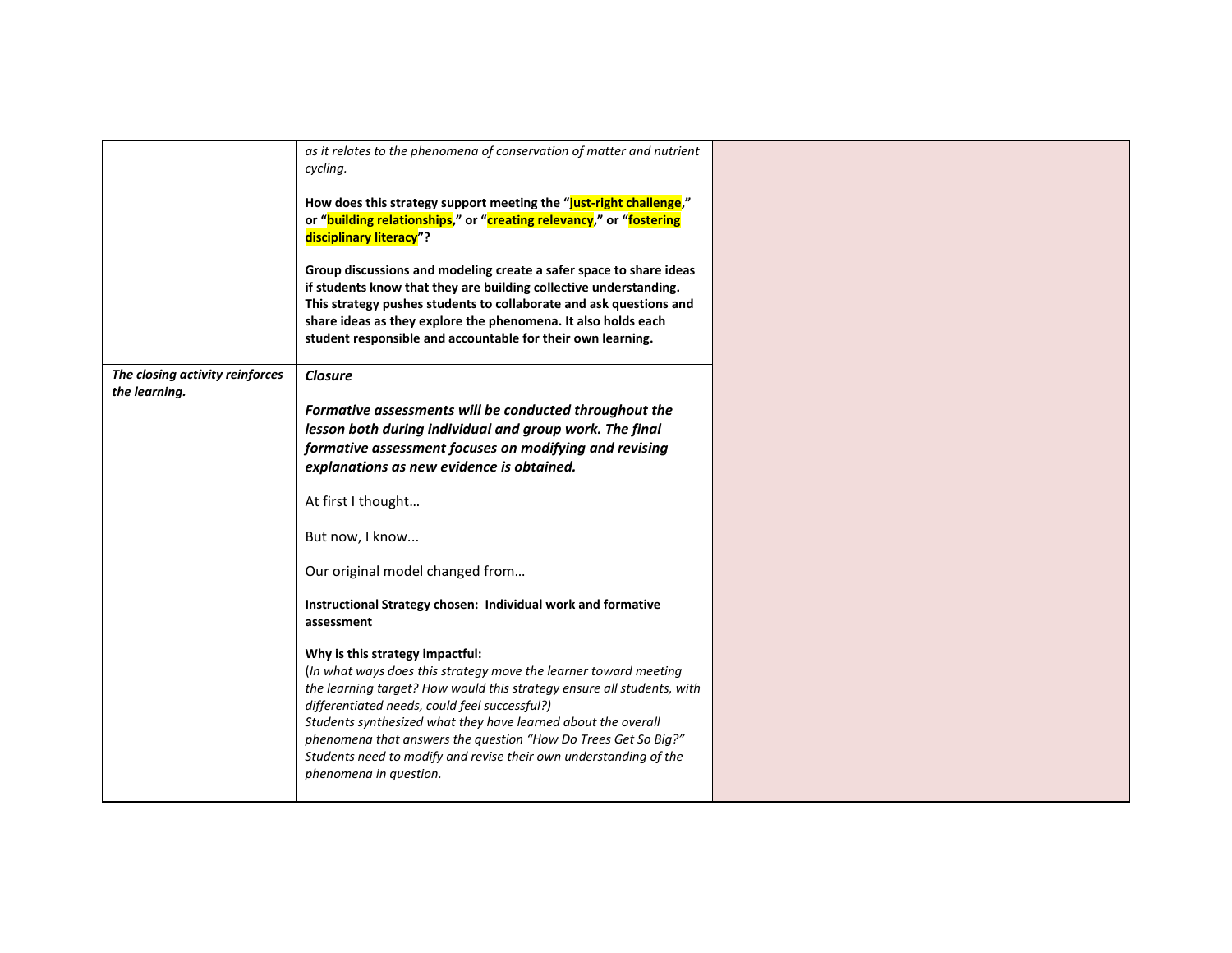|                                                  | How does this strategy support meeting the "just-right challenge,"<br>or "building relationships," or "creating relevancy," or "fostering<br>disciplinary literacy"?                                                                             |                                                                                                                                            |
|--------------------------------------------------|--------------------------------------------------------------------------------------------------------------------------------------------------------------------------------------------------------------------------------------------------|--------------------------------------------------------------------------------------------------------------------------------------------|
|                                                  | Students need to communicate their learning in writing and<br>verbally. In addition they have to reference their model in their<br>explanation and understand how their knowledge of the concept<br>has been modified or revised in the process. |                                                                                                                                            |
| <b>Technological resources that</b>              | <b>Technological Resource and application:</b>                                                                                                                                                                                                   | How will my students and I strategically use technology resources to                                                                       |
| will support student learning                    |                                                                                                                                                                                                                                                  | enhance the learning experience (and support "meetingthe just-right                                                                        |
| and move students toward<br>the learning target. | Teacher will need a computer (power-point presentation guides<br>lesson instructions)                                                                                                                                                            | challenge," "building relationships," "creating relevancy," and/or<br>"fostering disciplinary literacy")?                                  |
|                                                  | Students (cooperative groups) will need materials for drawing their<br>models.                                                                                                                                                                   | In this particular lesson the technology is simply helping present the<br>guiding questions in order to create relevancy for this learning |
|                                                  | Follow up lessons will require both teacher and students have a                                                                                                                                                                                  | objective.                                                                                                                                 |
|                                                  | computer and internet connection in order to use computer                                                                                                                                                                                        | In the lessons that follow the technology allows for interactive models                                                                    |
|                                                  | simulations for modeling nutrient cycling and quantifying the<br>conservation of matter as carbon is cycled throughout a                                                                                                                         | related to the learning objectives.                                                                                                        |
|                                                  | ecosystem.                                                                                                                                                                                                                                       |                                                                                                                                            |
|                                                  | How: In what ways does this chosen resource support meeting the<br>"just-right challenge," or "building relationships," or "creating<br>relevancy," or "fostering disciplinary literacy"?                                                        |                                                                                                                                            |
| Formative assessment will be                     | <b>Formative Assessment</b>                                                                                                                                                                                                                      | What "indicators of success" will show that the students are gaining                                                                       |
| a quick Check for                                |                                                                                                                                                                                                                                                  | mastery?                                                                                                                                   |
| <b>Understanding in which</b>                    | Formative Assessment tool/method: Questioning and observing                                                                                                                                                                                      |                                                                                                                                            |
| students will demonstrate                        | throughout the lesson. Questions that students ask, the support for<br>their questions, responses, and their reasoning. In addition,                                                                                                             | How will I use that evidence in a feedback loop?                                                                                           |
| they are or are not on track.                    | students have to create models used to share with other students                                                                                                                                                                                 |                                                                                                                                            |
|                                                  | and modify and revise their understanding of the learning objective.                                                                                                                                                                             |                                                                                                                                            |
|                                                  |                                                                                                                                                                                                                                                  |                                                                                                                                            |
|                                                  | Learning indicators of success:                                                                                                                                                                                                                  | Student engagement in all aspects of the lesson:                                                                                           |
|                                                  | (What evidence will show that the learner is moving toward mastery<br>of the learning target?)                                                                                                                                                   |                                                                                                                                            |
|                                                  | The modified and revised model of the carbon cycle and how matter is                                                                                                                                                                             | <b>Initial Questions</b>                                                                                                                   |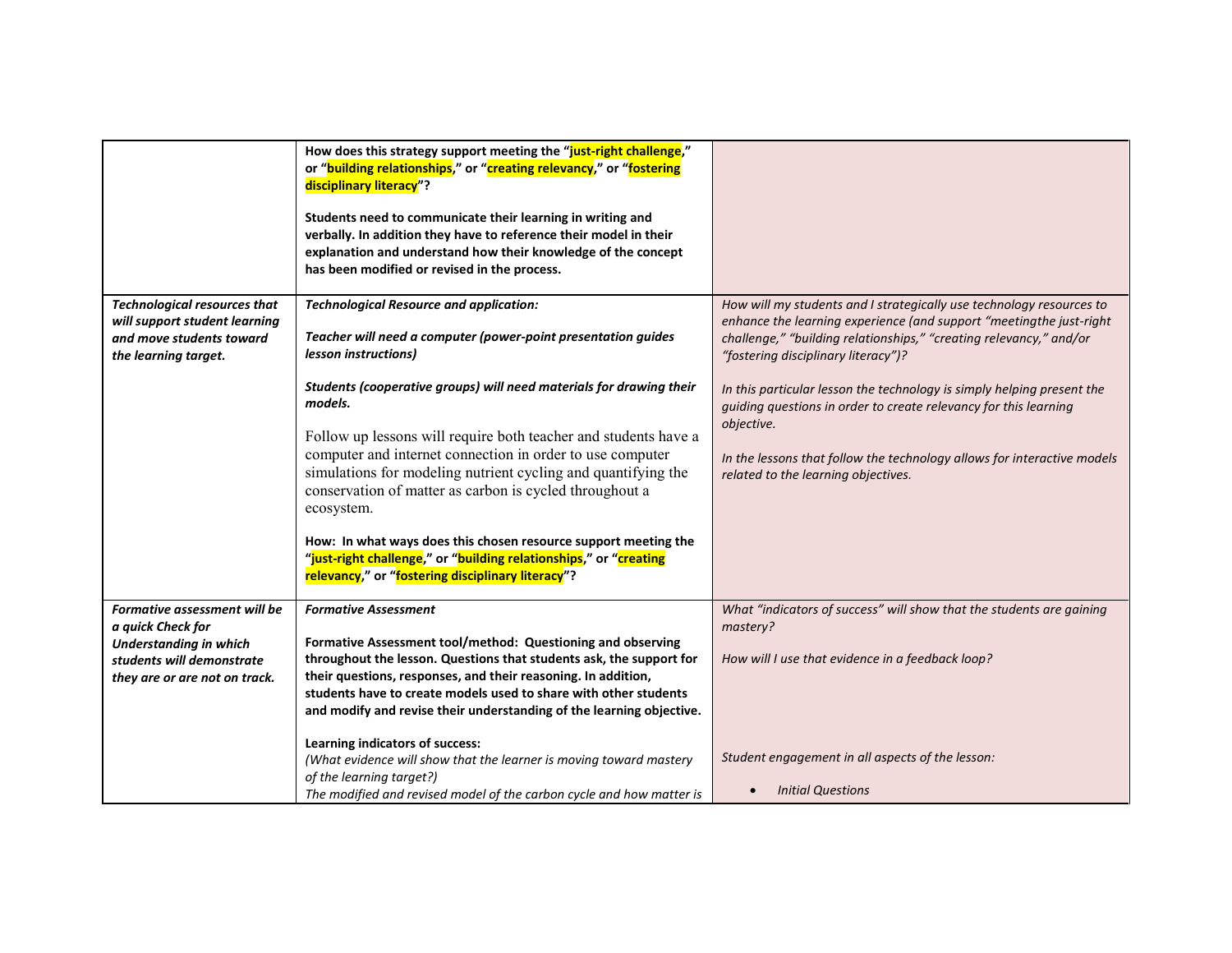| conserved within ecosystems. Individual understanding evaluated<br>with the exit ticket.<br>The next several lessons will require students have moved toward<br>mastery of the learning target. | <b>Historical Data Exercise</b><br><b>Formal Definition</b><br>Modeling/Jigsaw Presentation<br><b>Exit Ticket</b><br>This evidence shows developing understand that is modified and<br>revised as necessary. This will be continued in the next several lessons<br>that follow. |
|-------------------------------------------------------------------------------------------------------------------------------------------------------------------------------------------------|---------------------------------------------------------------------------------------------------------------------------------------------------------------------------------------------------------------------------------------------------------------------------------|
|-------------------------------------------------------------------------------------------------------------------------------------------------------------------------------------------------|---------------------------------------------------------------------------------------------------------------------------------------------------------------------------------------------------------------------------------------------------------------------------------|

**Reflection**: (What are the *strengths in the lesson plan? What changes would I make in the lesson plan for next time*?) Strengths:

- It makes the learning objective tangible, one students can relate to. We actually went outside for a portion of the lesson and used trees on our campus to introduce the topic.
- Cooperative Group work. By using the "whip-around" technique it forces all students to work independently, an opportunity to share, and an opportunity to collaborate. Everyone has to contribute whether they know very much or not. Also, I really like the jigsaw aspect. It held every student accountable for understanding the model and sharing it with other groups.
- The reading assignment does an excellent job of meeting literacy objectives and was easy to modify for different reading levels. It also demonstrates how the process of science works from a historical perspective.
- Was an excellent segway to the lessons that followed.

Changes:

- The reading was difficult for many of my students. The vocabulary used in van Helmont's willow experiment confused many students which slowed the entire process down. I would definatley modify the reading anticipating which vocabulary was going to cause the most problems.
- The questions/analysis in the reading took longer to review than anticipated. I think I would break the reading and questions into a separate lesson.The questions and may need to be revised and/or shortend.

**Connection to Performance Goal**: (*What did I do in this lesson that gives evidence or may be used as an artifact for my professional growth plan?)*

**One of the goals in my professional growth plan is to foster collaboration in my classroom. In order to successfully implement the PBL model student to student and student to adult collaboration is essential. This lesson relies on collaboration and gives students to work within the acceptable norms.**

**Student Feedback**: (*What did students say about the lesson? Did they find it engaging, interesting, appropriately challenging? Did their feedback confirm my own perception of the lesson?)*

We asked students to reflect on the lesson. They did not like the way I created the cooperative groups. They had wanted to form their own groups. I explained once again why I select certain students for each group. It is based on their multiple intelligence profile. I make sure there is someone strong as a linguistic learner, someone strong in logic/math, etc.. I will not put 3 or 4 strong kinesthetic learners in the same group because none of them will read the instructions.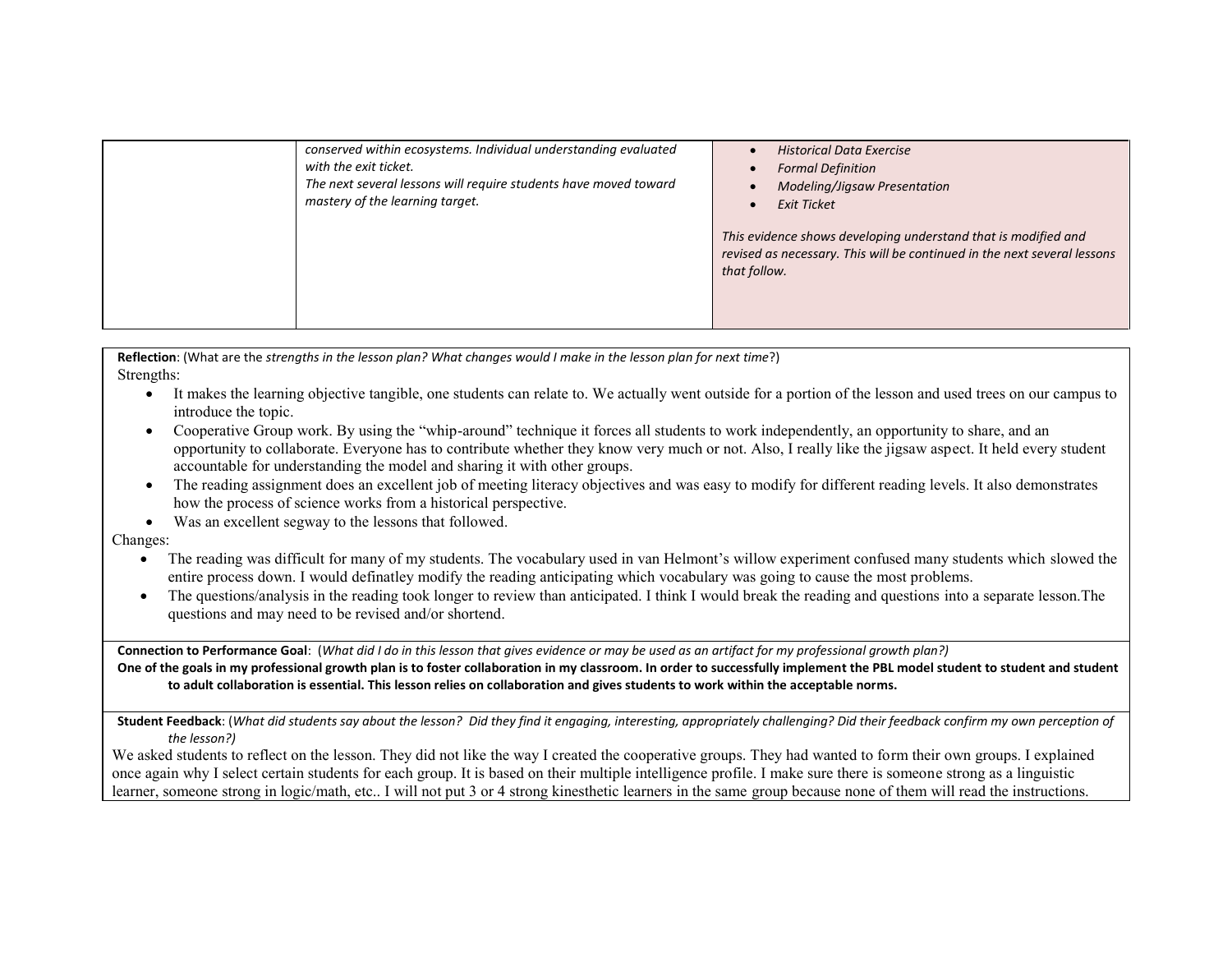The student responses to the questions/analysis section of the van Helmont's willow experiment were weak. Students really struggled to come up with meaningful answers and needed significant guidance. I would consider modifying the questions eliminating some of them. What students found was that by completing this lesson it made the following lessons make much more sense. When we went to the computer simulations and then on to making the mass of carbon in trees calculations it helped them see the big picture. The exit ticket results were all over the place but the one concept that offered the most confusion is the chemical changes that happen. How can a gas you can't see become a tree?

Time Suggested: One one-hour class period. However, having done this in one period I would prefer to extend it to at least 90 minutes.

Materials Needed:

- Tree Seed
- Adult Tree of same species
- Power Point (7 slides) Conservation of Matter
- Analyzing van Helmont's Willow Experiment [\(http://www.botany.org/bsa/psb/2003/psb49-3.html#Misconceptions\)](http://www.botany.org/bsa/psb/2003/psb49-3.html#Misconceptions)
- Definition of Conservation of Matter
- Butcher Paper, markers for drawing models
- Exit Ticket (two questions)
- Student Reflection (two questions)
- Follow up lessons (utilized explorelearning.com Nutrient Cycling computer simulation and the carbon mass calculator found at [http://www.treebenefits.com/calculator\)](http://www.treebenefits.com/calculator)

Cross-Content Connections: Language Arts and Math

Lesson Implementation:

- Teacher presents phenomenon (slide one)
- Students engage in science performances (slide two)
	- o Students access prior knowledge
- Investigate what topic form a historical perspective (slide three, four, and five) Students Reason
	- o Collaborative Group "whip-around" (what do I know, what do you know, what does the group know, how does this modify what I know?)
	- o Students build a model of their understanding
- Students Communicate